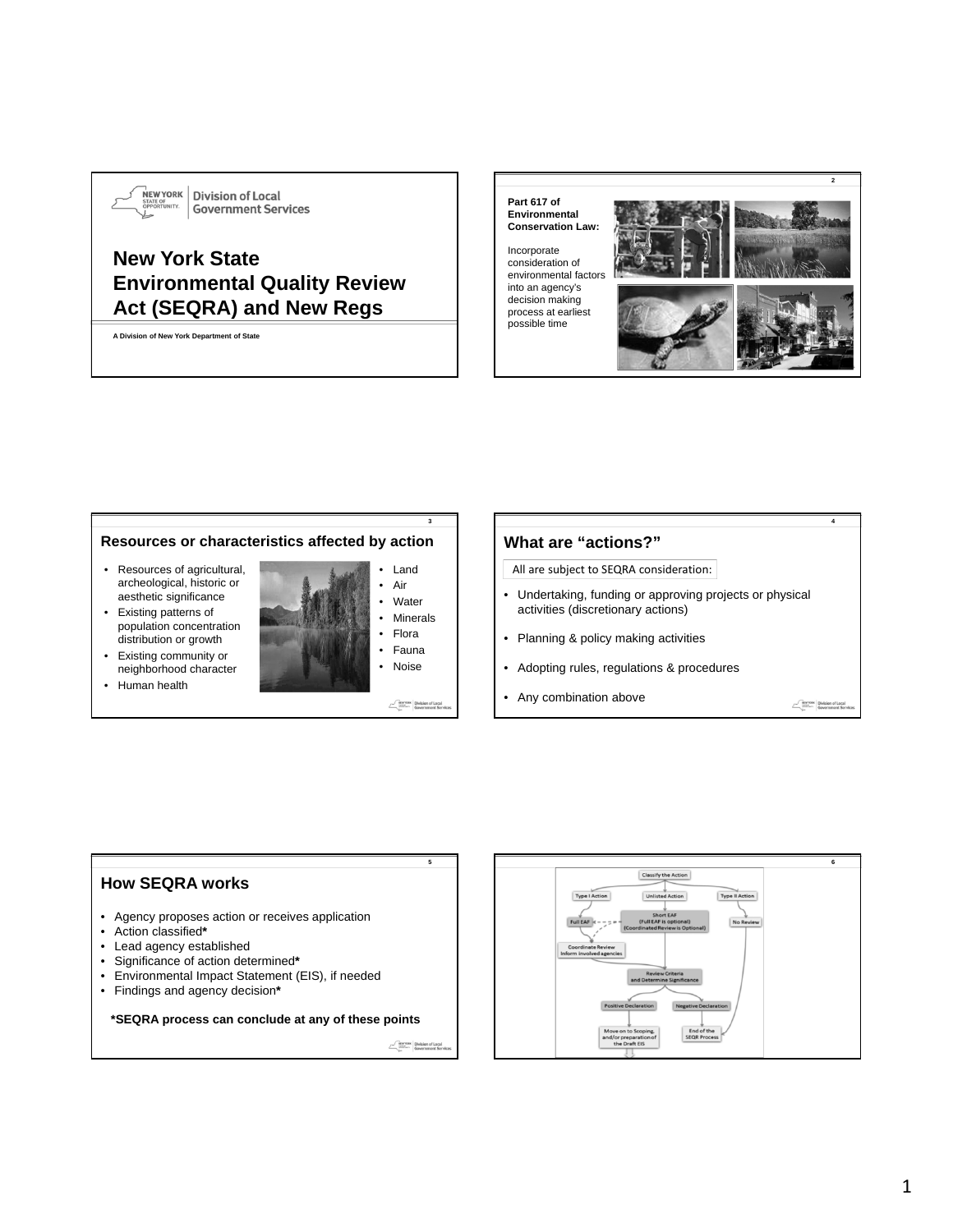#### **Type II actions**

- Pre-determined not to have significant adverse impact on environment
	- Area variances for one, two, or three family residences
	- Construction of commercial structure < 4,000 SF gross floor area and consistent with zoning Official ministerial acts involving no discretion
	-
- Classification concludes SEQRA – Normal agency processes resume



**7**

#### **Type I actions**

- Carry presumption of significant adverse impact on environment
- More likely to be issued positive declaration & require preparation of EIS
- Requires that SEQRA continue until its conclusion



#### **Unlisted actions**

- Not found on either Type I or Type II list
	- Physical disturbances of <10 acres (commercial)
	- Use variance needing no other approvals
- Governing board may supplement Type I or Type II lists with otherwise Unlisted actions
	- No agency bound by action on another's Type II list
- Requires SEQRA continue to conclusion

MENYORK Division of Local

**9**



| Planning board<br>٠<br>State or local agencies acting<br>Zoning board of appeals<br>in advisory roles<br>Town board, city council,<br>٠<br>- County planning board or<br>village board of trustees<br>regional agency GML §239-m<br>School board<br>٠<br>review |  |
|-----------------------------------------------------------------------------------------------------------------------------------------------------------------------------------------------------------------------------------------------------------------|--|
| Industrial development agency<br>٠<br>Environmental management<br>& Local development<br>or conservation advisory<br>corporation<br>councils<br>State agency<br>٠                                                                                               |  |

## **12 Establishing lead agency** • Agency to propose action, or first receive application must contact all involved agencies – Distribute EAF Part 1 & application – Inform that lead agency must be established • Lead agency must be established within 30 days • Once established, lead agency must make determination of significance within 20 days

– GML §239-m review need not be concluded prior (full statement: EAF Part 1 & all materials submitted)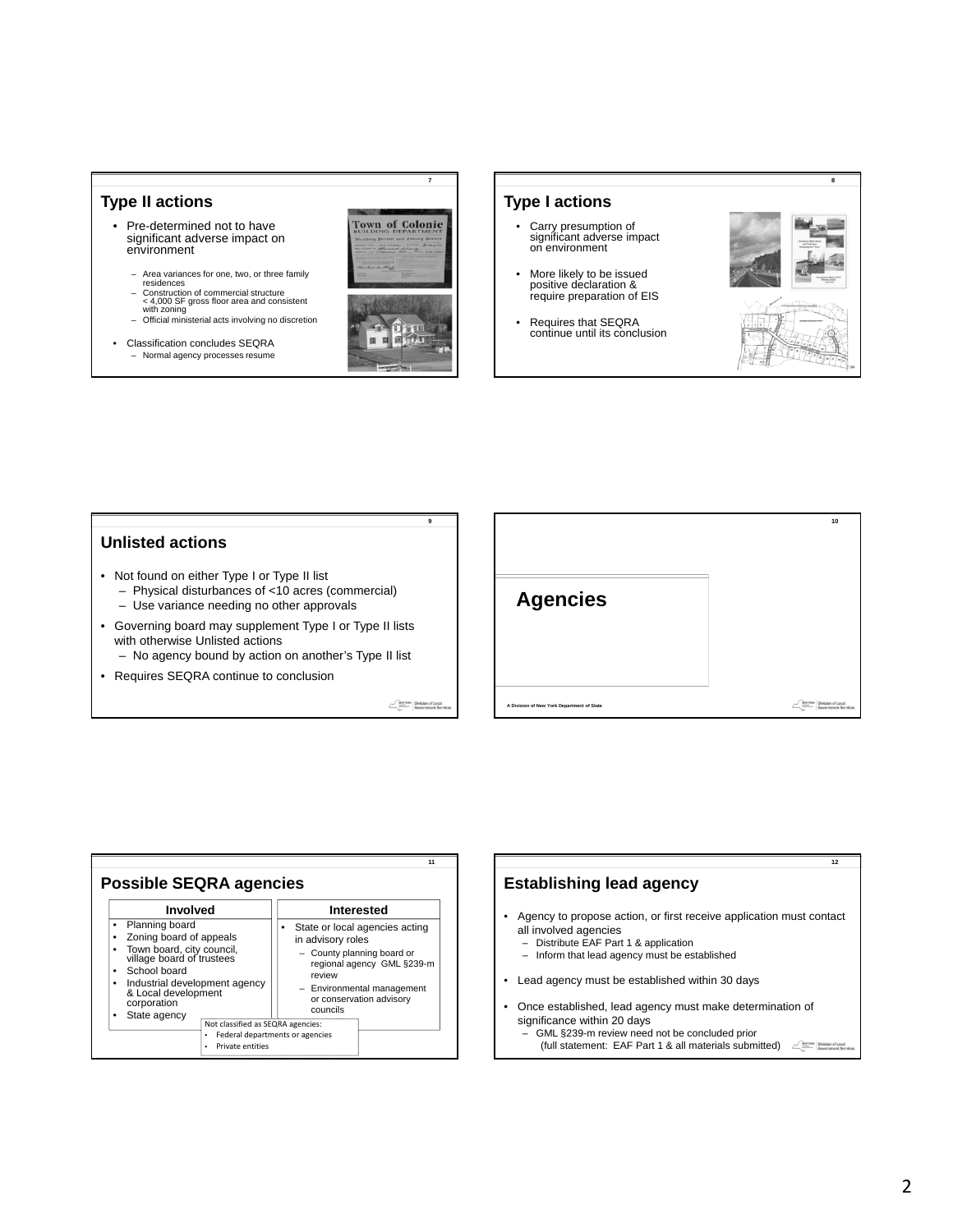# **Determination of Significance, then Local Review**

**A Division of New York Department of State**

Sewyork Division of Local

**13**

#### **SEQR must conclude before statutory decisions**

**Negative Declaration** (or Conditioned Negative Declaration) Or

**Positive Declaration** and Environmental Impact Statement Before

Law changes, subdivision, site plan, special use permit decisions

SENYORK Division of Local

**14**

#### **15 16 "Complete application" Subdivision** • SEQR process directly incorporated into preliminary & final plat approvals • Local submission requirements are satisfied for Type I or Unlisted action, and: – Town Law §276 – Negative declaration (or CND) has been issued; or – Village Law §7-728 – Positive declaration – General City Law §32 • Draft EIS has been accepted as satisfactory Timing for decisions differs – 6 NYCRR Part 617.3(c) depending on if • Once complete, hearing must be held within 62 days – Planning board acts or does not act as lead agency – Subdivision, special use permit, site plan – EIS required or not MENYORK Division of Local

#### **Negative declaration** Part 617.7 (a)(2)

# **17**

- Analysis of **adverse environmental impacts** concludes:
	- No likely impacts identified; or
	- None identified are significant; or
	- Identified significant impacts are mitigated
- Written determination must include reason behind conclusions
- Incorporate into any subsequent legal notices

 $\begin{tabular}{l|c|c|} \hline & new class & \text{Division of Local}\\ \hline & \text{Sovernment Ser} \\ \hline & \text{Sovernment Ser} \end{tabular}$ 

#### **Conditioned negative declaration**

- Criteria for CND determination
	- Only for Unlisted actions
	- Full EAF required<br>– Coordinated review – Coordinated review required
- May issue if imposed conditions will mitigate or avoid significant impacts
- Publish notice in ENB; provide at least 30 days for public comment
- Must be rescinded and reissued as positive declaration if substantive comments identify that mitigation may not be accomplished

 $\begin{tabular}{l|c|c|} \hline & new class & \textbf{Division of Local} \\ \hline & \textbf{user} & \textbf{Government Ser} \\ \hline & \textbf{for} & \textbf{Server} \end{tabular}$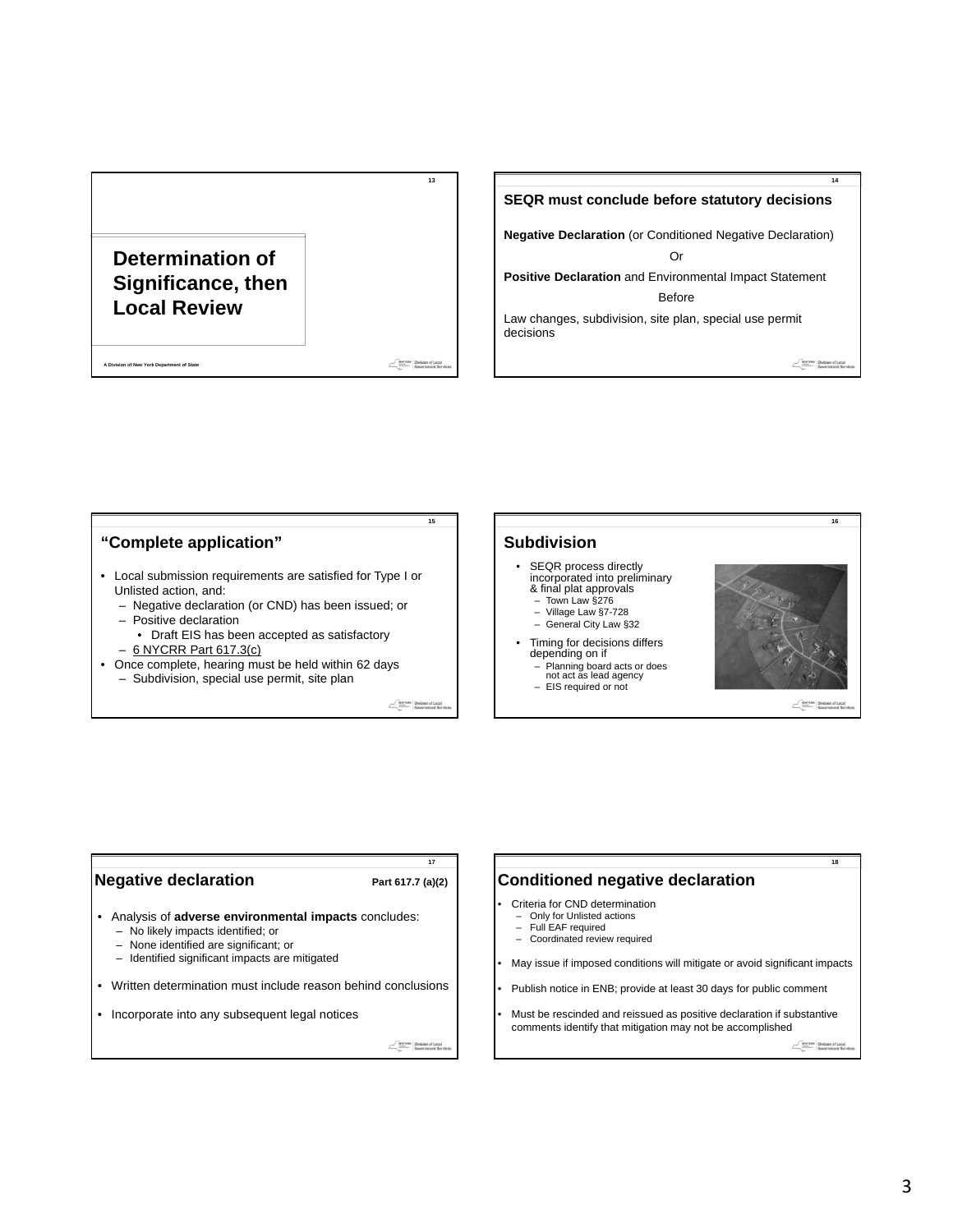#### **Positive declaration** Part 617.7 (a)(1)

**19**

- Intended for lead agency to apply low threshold
- Action has potential to cause or result in at least one significant adverse environmental impact
- Environmental Impact Statement required
- If no coordination, one agency's positive declaration supersedes another's negative declaration

MEMYORK Division of Loc





#### **Why were SEQR updates needed?**

• Need: Regulations were last revised in 1995

**22**

- Goal: Streamline regulatory process for uses not harmful to the environment that didn't exist when regs were last updated
- Generic EIS and findings explain changes

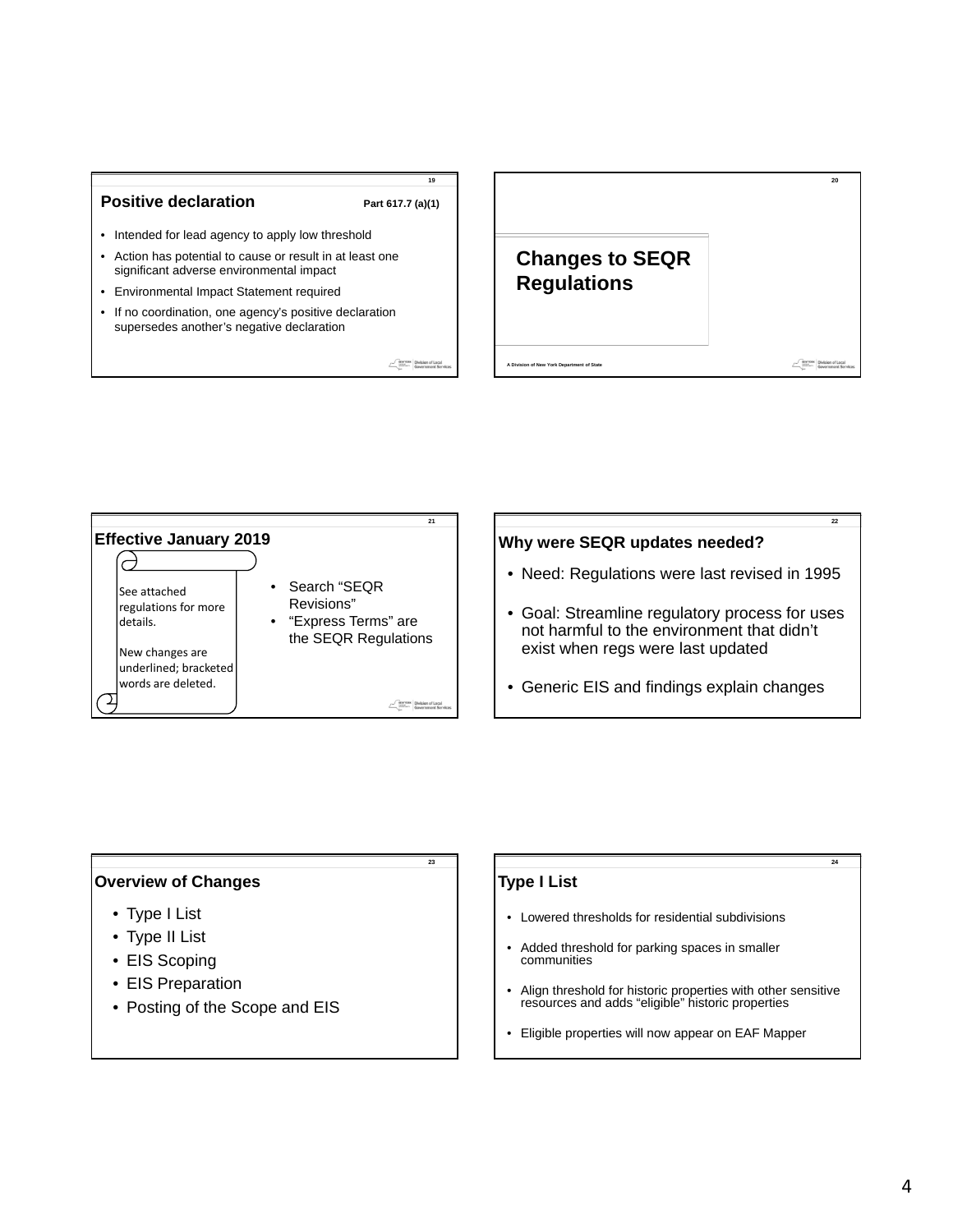#### **Type II List**

- Upgrading buildings to meet state energy code
- Green infrastructure
- Installation of telecommunications cables in ROWs with trenchless burial or use of existing poles
- Conveyances of land in connection with 1-3 family residence
- Solar (on rooftops, landfills, brownfield and Superfund sites, wastewater treatment facilities, parking lots/garages and industrial areas)
- Lot line adjustments

#### **Type II List, continued**

**25**

- Reuse of a commercial or residential structure
- GML §§ 239-m or 239-n planning recommendations

- Acquisition/dedication of parkland or conservation easement
- Conveyance of property by public auction
- Organic digesters at operating municipal landfills







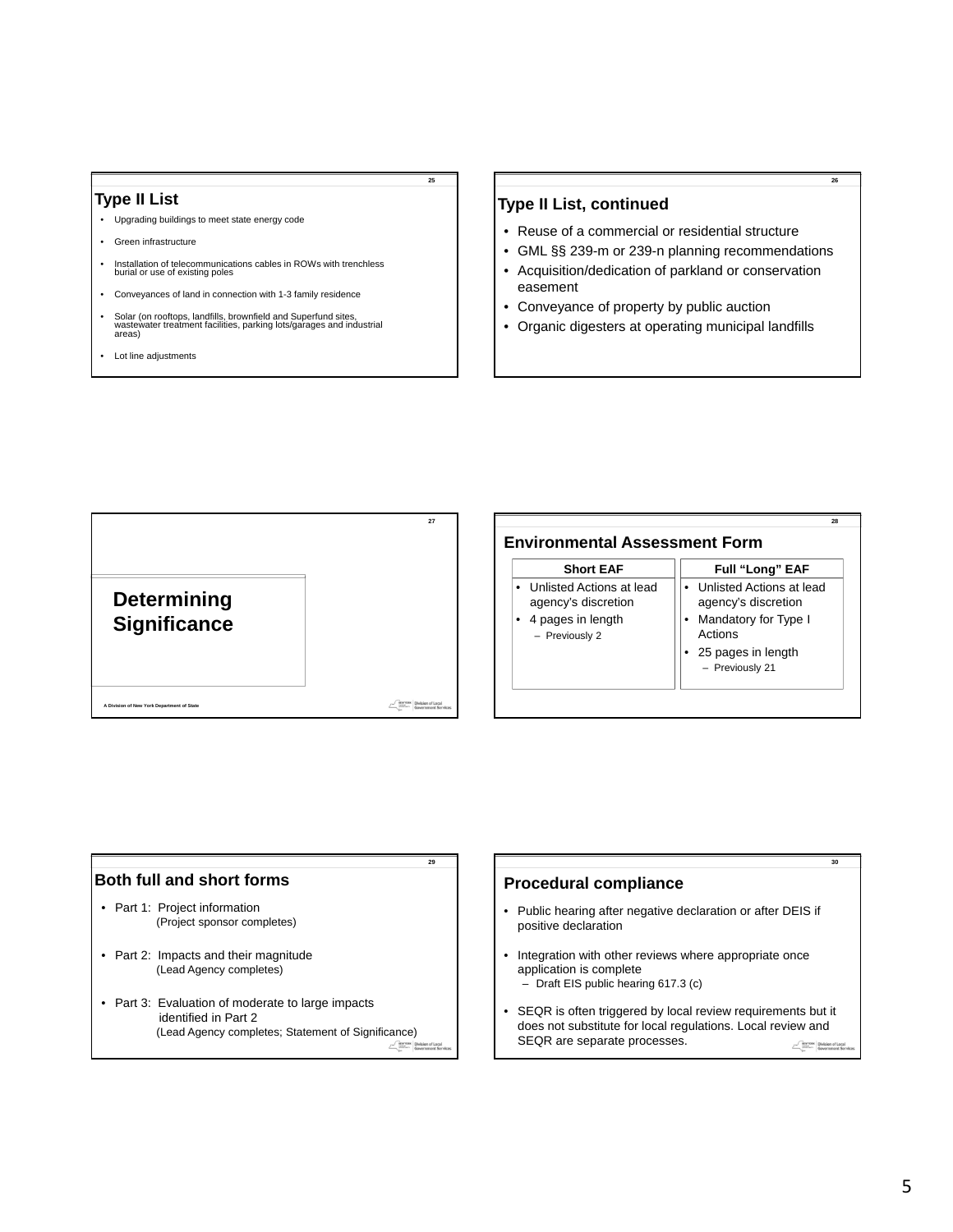#### Uncoordinated review Part 617.6 (b)(4)

- Unlisted actions only
- No lead agency
- Each agency acts independently and issues individual determinations of significance

**31**

- 
- If any one agency issues a positive declaration then: – All involved agencies must
	- coordinate – Negative declarations
	- issued by other agencies are superseded Exception: other agency
	- already made final decision SEWYDRK Division of Local

#### Coordinated review Part 617.6 (b)(3)

**32**

One integrated environmental review

- Lead agency administratively responsible for conducting review process until its completion
- Other involved agencies may assist lead by providing information and comments
- Lead Agency responsibility cannot be delegated

SENYORK Division of Local

**34**



• Impairment of "community character"



#### **Substantive compliance**

- Consider and evaluate all potential impacts
- Take a "hard look" – H.O.M.E.S. v NYS UDC (1979)
- Record written reasons why impact(s):
	- May be significant; or
	- Will not be significant



# **Avoid segmentation**

"Whole action": all components, phases, or aspects of proposal

- Rezoning for specific project
- Phased projects
- Commercial or industrial parks
- Some subdivisions
- Sale of property
- Road and highway projects



| <b>Magnitude</b>        | <b>Duration</b> | Likelihood             |
|-------------------------|-----------------|------------------------|
|                         | Short-term      | Unlikely to occur      |
| Moderate<br>(localized) | Medium-term     | Possibly will<br>occur |
|                         | Long-term       |                        |
| Large (severe)          | Irreversible    | Probably will<br>occur |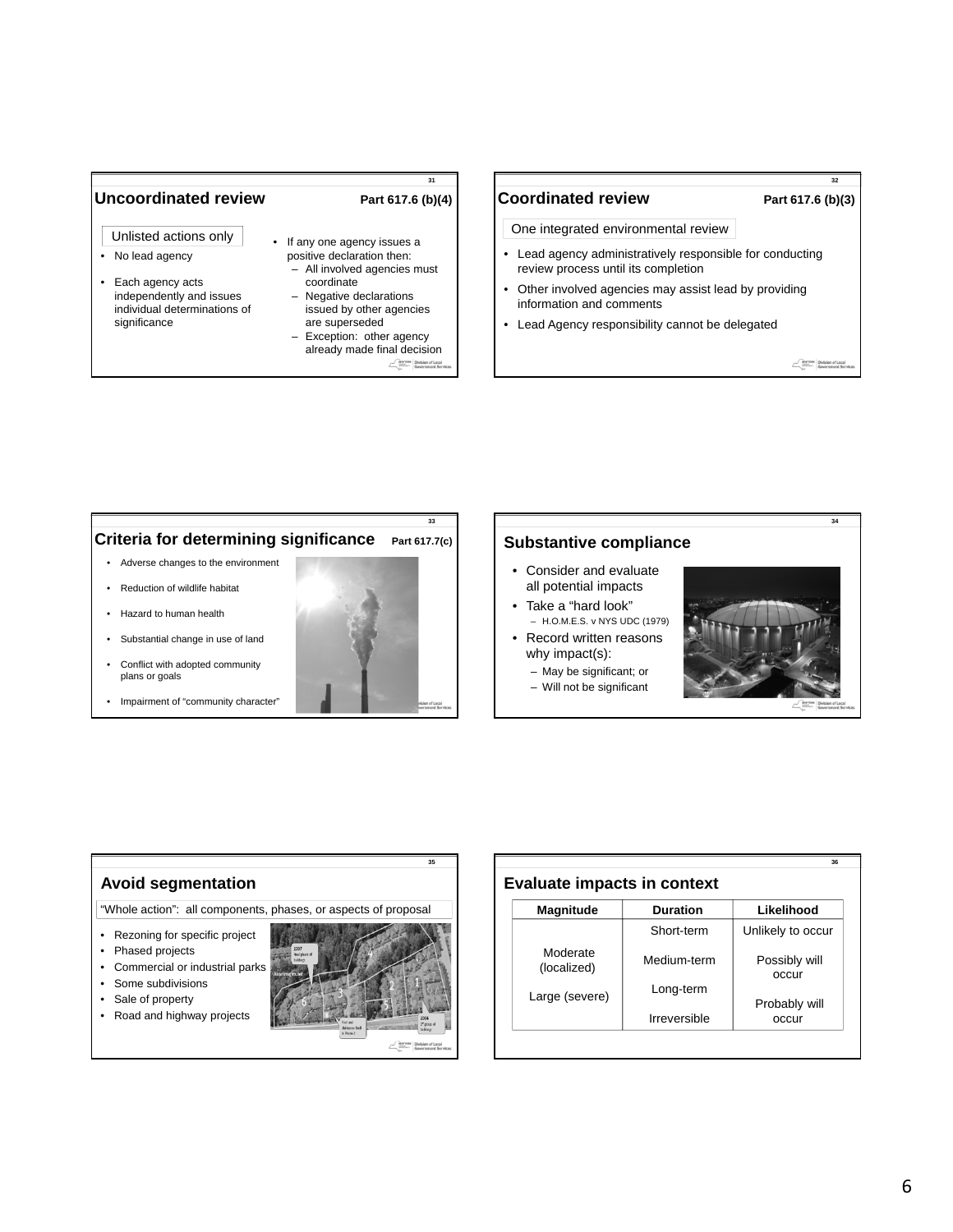





### **Environmental Impact Statement** Part 617.2(n)

Disclosure document:

- that lets agencies, project sponsors & public systematically consider significant adverse environmental impacts, alternatives & mitigation
- weighs social, economic & environmental factors early in planning & decision-making process

MEMYORK Division of Local



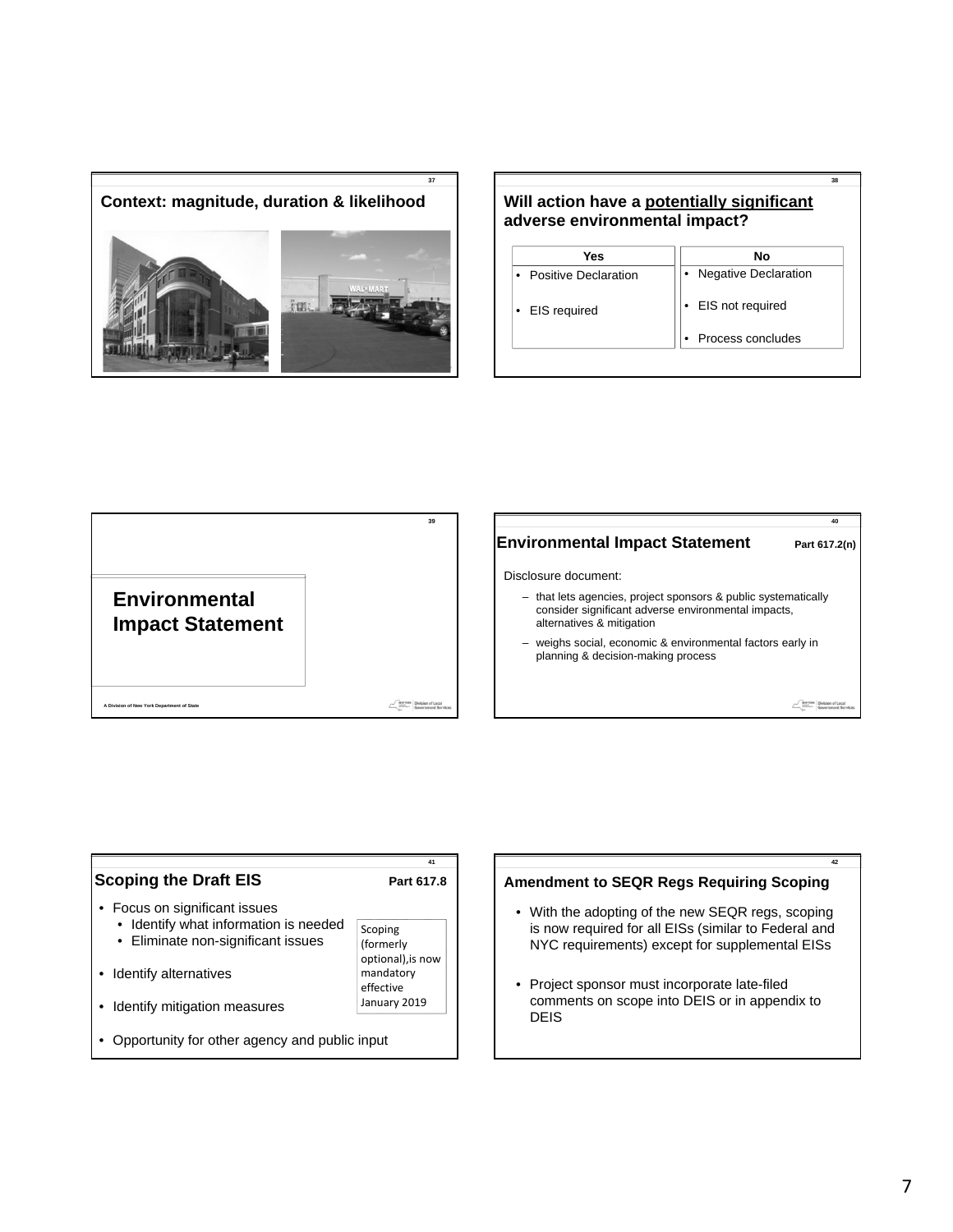#### Generic EIS Part 617.10

# **43**

- Broader & more general than site/project specific EIS • Should discuss logic & rationale for choices/options
- May include assessment of specific impacts
- May be conceptually based in some cases
- May identify important natural resources, existing & projected cultural features, patterns & character
- May discuss constraints & consequences of hypothetical SEMYORK Division of Local scenarios that could occur

#### **Amendment to SEQR Regs: EIS Preparation**

- Procedures have been clarified to define when a DEIS is adequate for public review
- Where relevant, DEIS must evaluate measures to avoid or reduce an actions impact on climate change and associated impacts of flooding and sea level rise.



#### **Preparation of FEIS**

- Lead agency responsible for completion within:
	-
	- 45 days after public hearing, **or**; 60 days after DEIS notice of completion if no public hearing
- Notice of completion begins 10+ day period for involved agencies and public to consider FEIS Lead agency may issue written findings afterwards
- Notice of Completion of Draft/Final EIS

#### MENYORK Division of Local

**46**

**44**

# **Final EIS (FEIS) content** Part 617.9 (b)(8) • Revised Draft EIS • Supplements, if applicable • All comments received • Lead agency's responses to substantive comments Sewyork Division of

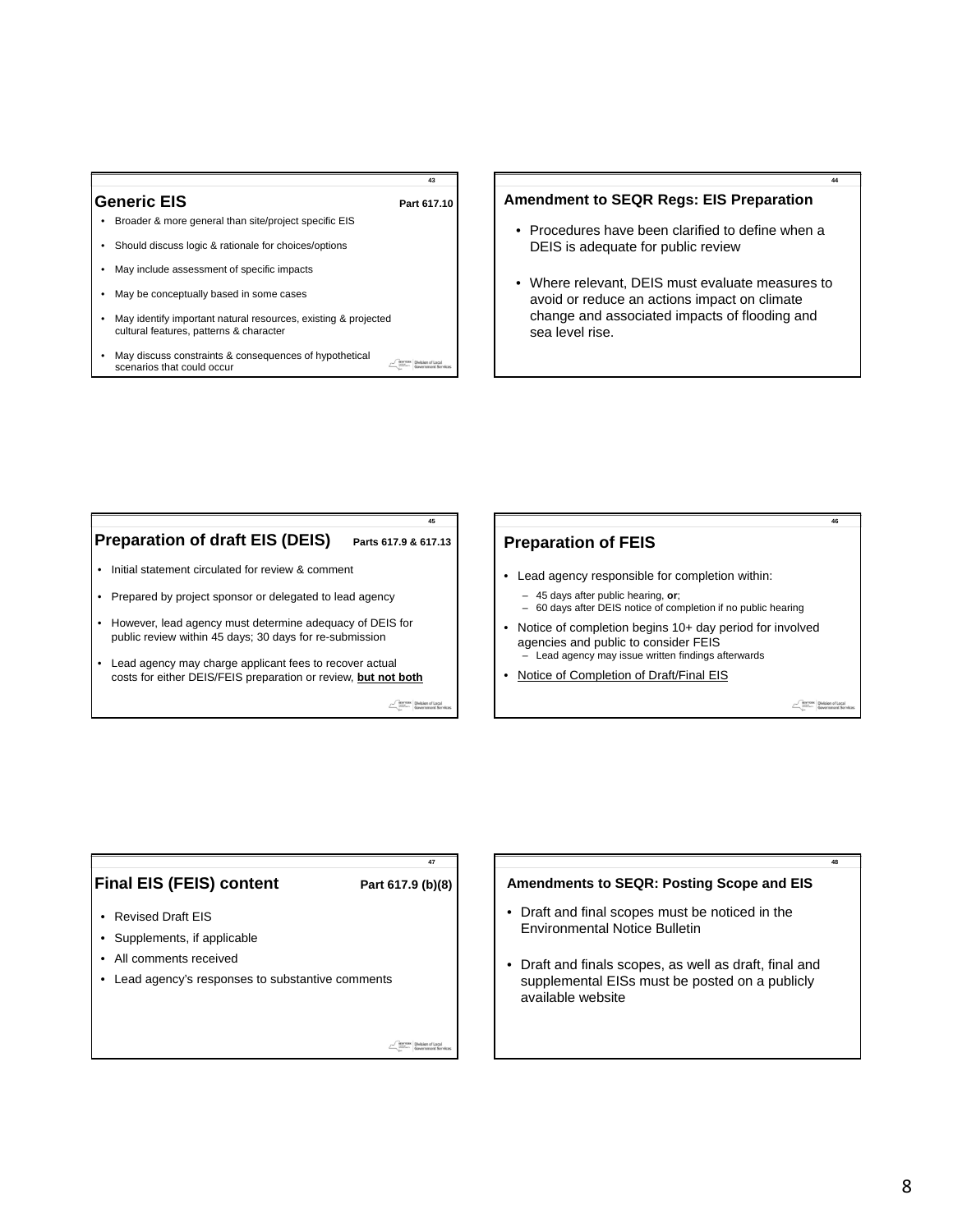#### **Decision-making and findings**

- Findings must:
	- Consider information in FEIS
	- Balance environmental factors
	- Provide rationale for decisions
	- Certify rules have been followed
	- Certify chosen alternative mitigates adverse environmental impacts to extent possible
- Findings & final decision may be made concurrently

• SEQR Findings Form

MEMVIRK Division of Local

**49**

#### **New York State Department of State**

Division of Local Government (518) 473-3355 www.dos.ny.gov/lg/index.html

#### **New York Department of Environmental Conservation**

Division of Environmental Permits (518) 402-9167 www.dec.ny.gov/permits/357.html

Rewysex Division of Local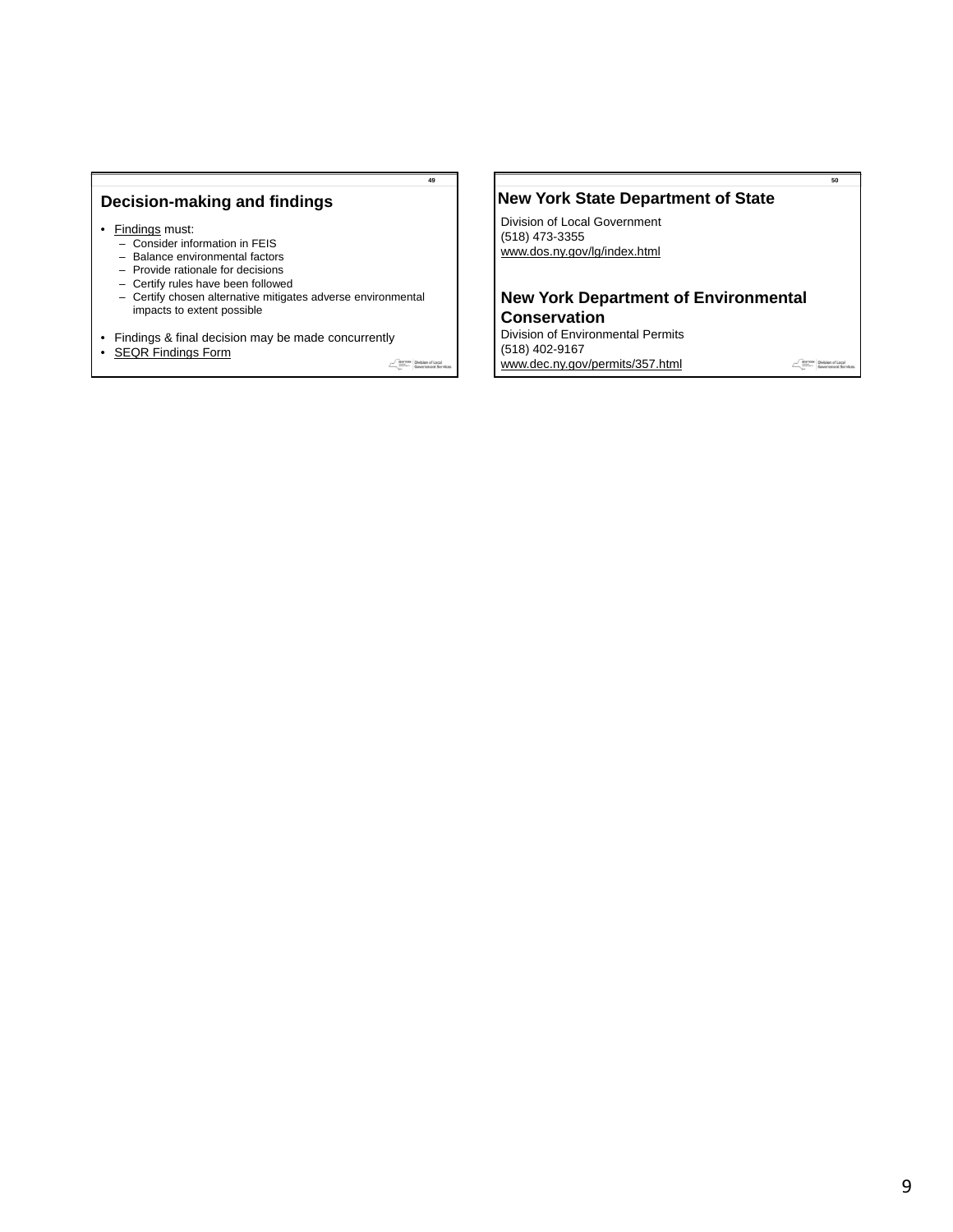§ 617.4 Type I actions

 (a) The purpose of the list of Type I actions in this section is to identify, for agencies, project sponsors and the public, those actions and projects that are more likely to require the preparation of an EIS than Unlisted actions. All agencies are subject to this Type I list.

 (1) This Type I list is not exhaustive of those actions that an agency determines may have a significant adverse impact on the environment and requires the preparation of an EIS. However, the fact that an action or project has been listed as a Type I action carries with it the presumption that it is likely to have a significant adverse impact on the environment and may require an EIS. For all individual actions which are Type I or Unlisted, the determination of significance must be made by comparing the impacts which may be reasonably expected to result from the proposed action with the criteria listed in section 617.7(c) of this Part.

 (2) Agencies may adopt their own lists of additional Type I actions, may adjust the thresholds to make them more inclusive, and may continue to use previously adopted lists of Type I actions to complement those contained in this section. Designation of a Type I action by one involved agency requires coordinated review by all involved agencies. An agency may not designate as Type I any action identified as Type II in section 617.5 of this Part.

 (b) The following actions are Type I if they are to be directly undertaken, funded or approved by an agency:

 (1) the adoption of a municipality's land use plan, the adoption by any agency of a comprehensive resource management plan or the initial adoption of a municipality's comprehensive zoning regulations;

 (2) the adoption of changes in the allowable uses within any zoning district, affecting 25 or more acres of the district;

 (3) the granting of a zoning change, at the request of an applicant, for an action that meets or exceeds one or more of the thresholds given elsewhere in this list;

 (4) the acquisition, sale, lease, annexation or other transfer of 100 or more contiguous acres of land by a state or local agency;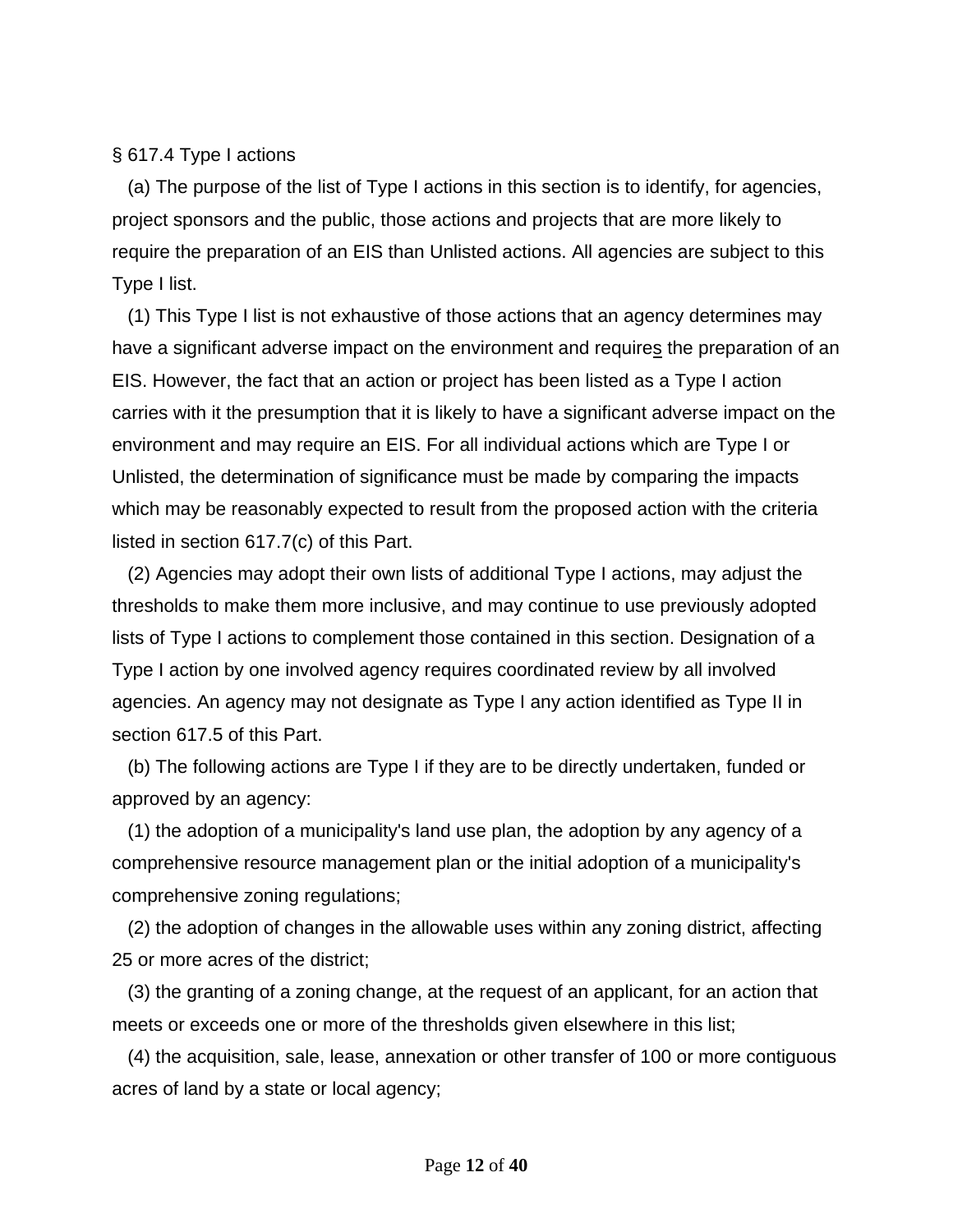(5) construction of new residential units that meet or exceed the following thresholds:

(i) 10 units in municipalities that have not adopted zoning or subdivision regulations;

 (ii) 50 units not to be connected (at the commencement of habitation) to existing community or public water and sewerage systems including sewage treatment works;

(iii) in a city, town or village having a population of [less than] 150,000 persons or less, [250] 200 units to be connected (at the commencement of habitation) to existing community or public water and sewerage systems including sewage treatment works;

 $(iv)$  in a city, town or village having a population of greater than 150,000 persons but less than 1,000,000 persons, [1,000] 500 units to be connected (at the commencement of habitation) to existing community or public water and sewerage systems including sewage treatment works; or

 (v) in a city or town having a population of [greater than] 1,000,000 or more persons, [2,500] 1000 units to be connected (at the commencement of habitation) to existing community or public water and sewerage systems including sewage treatment works;

 (6) activities, other than the construction of residential facilities, that meet or exceed any of the following thresholds; or the expansion of existing nonresidential facilities by more than 50 percent of any of the following thresholds:

(i) a project or action that involves the physical alteration of 10 acres;

 (ii) a project or action that would use ground or surface water in excess of 2,000,000 gallons per day;

(iii) parking for 500 vehicles in a city, town or village having a population of 150,000 persons or less;

 [iii] (iv) parking for 1,000 vehicles in a city, town or village having a population of more than 150,000 persons;

[iv]  $(v)$  in a city, town or village having a population of 150,000 persons or less, a facility with more than 100,000 square feet of gross floor area;

[v] (vi) in a city, town or village having a population of more than 150,000 persons, a facility with more than 240,000 square feet of gross floor area;

 (7) any structure exceeding 100 feet above original ground level in a locality without any zoning regulation pertaining to height;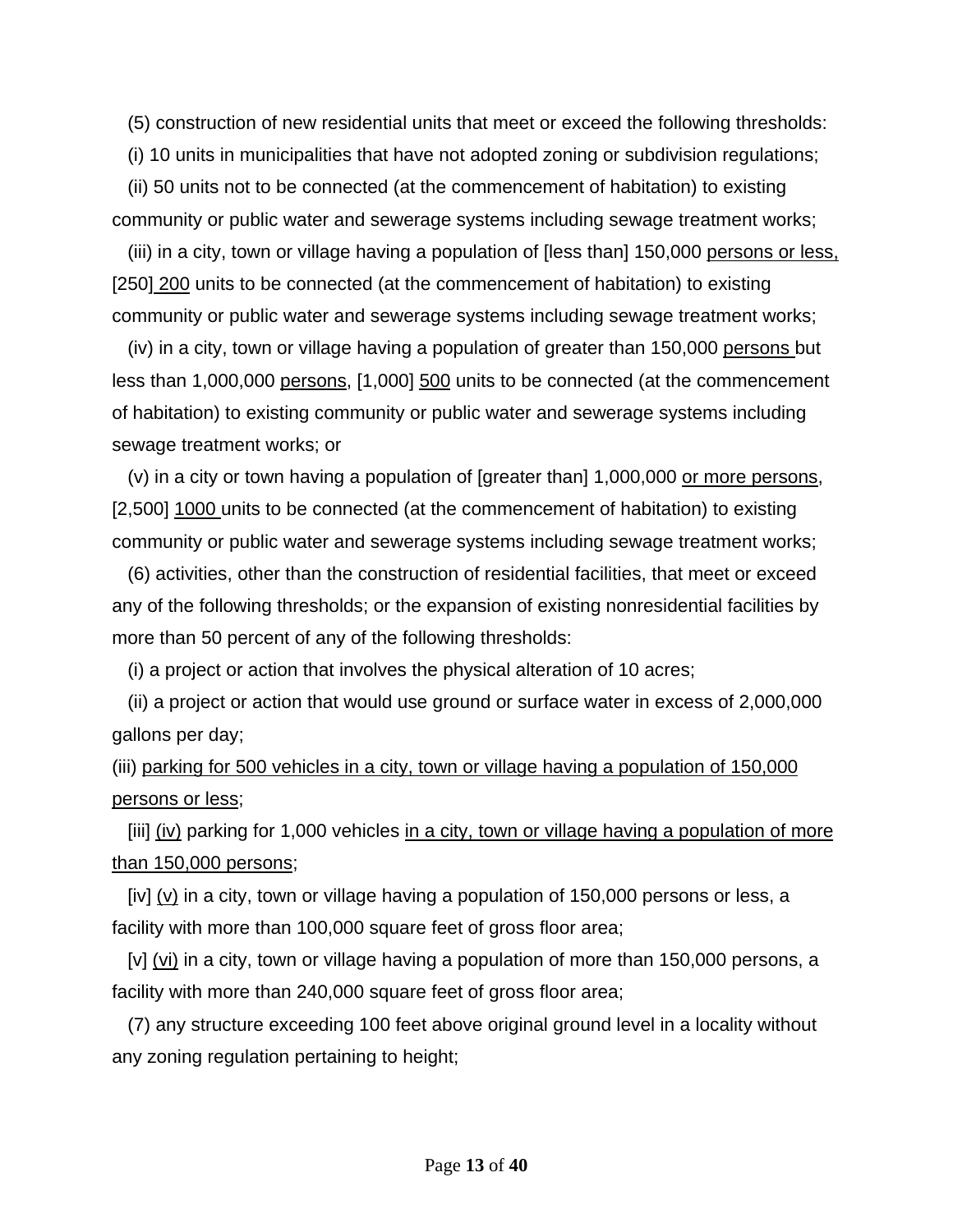(8) any Unlisted action that includes a nonagricultural use occurring wholly or partially within an agricultural district (certified pursuant to Agriculture and Markets Law, article 25-AA, sections 303 and 304) and exceeds 25 percent of any threshold established in this section;

 (9) any Unlisted action (unless the action is designed for the preservation of the facility or site), that exceeds 25 percent of any threshold established in this section, occurring wholly or partially within, or substantially contiguous to, any historic building, structure, facility, site or district or prehistoric site that is listed on the National Register of Historic Places (Volume 36 of the Code of Federal Regulations, parts 60 and 63, which is incorporated by reference pursuant to section 617.17 of this Part), or that [has been proposed by the New York State Board on Historic Preservation for a recommendation to the State Historic Preservation Officer for nomination for inclusion in the National Register, or that] is listed on the State Register of Historic Places or that has been determined by the Commissioner of the Office of Parks, Recreation and Historic Preservation to be eligible for listing on the State Register of Historic Places pursuant to sections 14.07 or 14.09 of the Parks, Recreation and Historic Preservation Law [(The National Register of Historic Places is established by 36 Code of Federal Regulations (CFR) Parts 60 and 63 , 1994 (see section 617.17 of this Part))];

 (10) any Unlisted action, that exceeds 25 percent of any threshold in this section, occurring wholly or partially within or substantially contiguous to any publicly owned or operated parkland, recreation area or designated open space, including any site on the Register of National Natural Landmarks pursuant to 36 CFR part 62[, 1994] ([see] which is incorporated by reference pursuant to section 617.17 of this Part); or

 (11) any Unlisted action that exceeds a Type I threshold established by an involved agency pursuant to section 617.14 of this Part.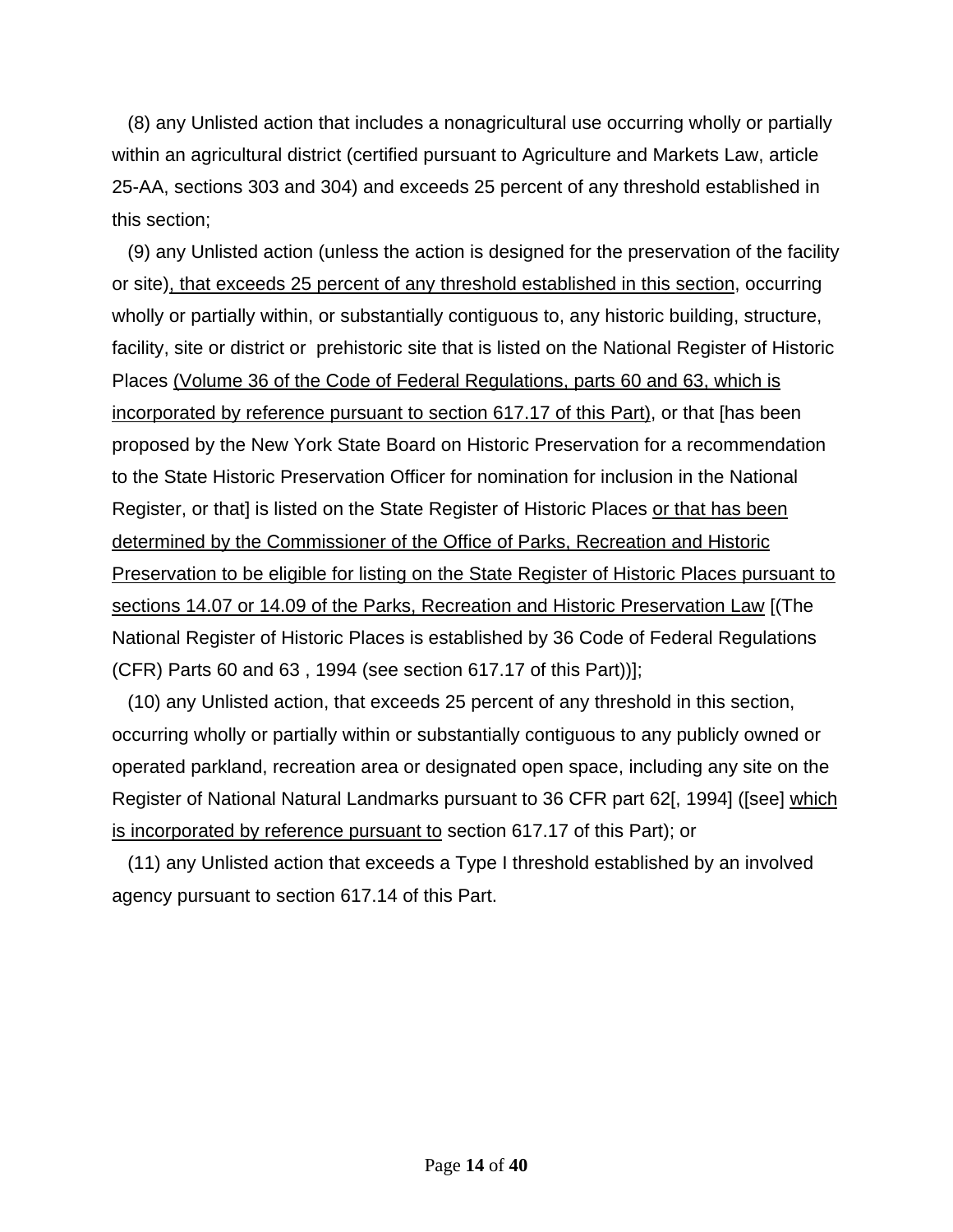### § 617.5 Type II Actions

 (a) Actions or classes of actions identified in subdivision (c) of this section are not subject to review under this Part, except as otherwise provided in this section. These actions have been determined not to have a significant impact on the environment or are otherwise precluded from environmental review under Environmental Conservation Law, article 8. The actions identified in subdivision (c) of this section apply to all agencies.

 (b) Each agency may adopt its own list of Type II actions to supplement the actions in subdivision (c) of this section. No agency is bound by an action on another agency's Type II list. The fact that an action is identified as a Type II action in an agency's procedures does not mean that it must be treated as a Type II action by any other involved agency not identifying it as a Type II action in its procedures.

 An agency that identifies an action as not requiring any determination or procedure under this Part is not an involved agency. Each of the actions on an agency Type II list must:

 (1) in no case, have a significant adverse impact on the environment based on the criteria contained in section 617.7(c) of this Part; and

(2) not be a Type I action as defined in section 617.4 of this Part.

(c) The following actions are not subject to review under this Part:

 (1) maintenance or repair involving no substantial changes in an existing structure or facility;

 (2) replacement, rehabilitation or reconstruction of a structure or facility, in kind, on the same site, including upgrading buildings to meet building, energy, or fire codes unless such action meets or exceeds any of the thresholds in section 617.4 of this Part;

 (3) retrofit of an existing structure and its appurtenant areas to incorporate green infrastructure;

[3] (4) agricultural farm management practices, including construction, maintenance and repair of farm buildings and structures, and land use changes consistent with generally accepted principles of farming;

[4] (5) repaving of existing highways not involving the addition of new travel lanes;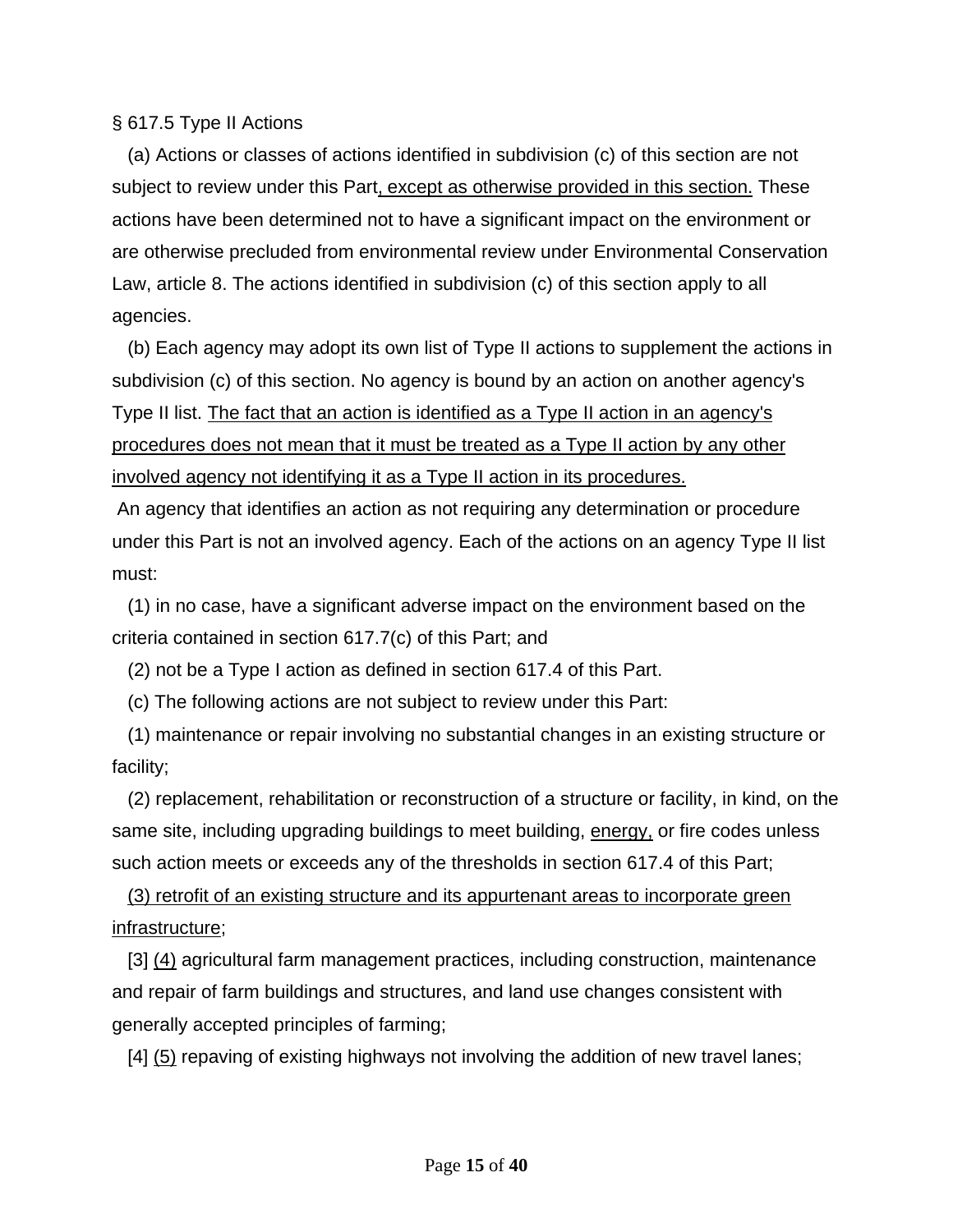[5] (6) street openings and right-of-way openings for the purpose of repair or maintenance of existing utility facilities;

 (7) installation of telecommunication cables in existing highway or utility rights of way utilizing trenchless burial or aerial placement on existing poles;

[6] (8) maintenance of existing landscaping or natural growth;

 [7] (9) construction or expansion of a primary or accessory/appurtenant, nonresidential structure or facility involving less than 4,000 square feet of gross floor area and not involving a change in zoning or a use variance and consistent with local land use controls, but not radio communication or microwave transmission facilities;

 [8] (10) routine activities of educational institutions, including expansion of existing facilities by less than 10,000 square feet of gross floor area and school closings, but not changes in use related to such closings;

 [9] (11) construction or expansion of a single-family, a two-family or a three-family residence on an approved lot including provision of necessary utility connections as provided in paragraph [(11)] (13) of this subdivision and the installation, maintenance [and/] or upgrade of a drinking water well [and] or a septic system, or both, and conveyances of land in connection therewith;

 [10] (12) construction, expansion or placement of minor accessory/appurtenant residential structures, including garages, carports, patios, decks, swimming pools, tennis courts, satellite dishes, fences, barns, storage sheds or other buildings not changing land use or density;

[11] (13) extension of utility distribution facilities, including gas, electric, telephone, cable, water and sewer connections to render service in approved subdivisions or in connection with any action on this list;

 (14) installation of solar energy arrays where such installation involves 25 acres or less of physical alteration on the following sites:

(i) closed landfills;

(ii) brownfield sites that have received a Brownfield Cleanup Program certificate of completion ("COC") pursuant to ECL § 27-1419 and 6 NYCRR § 375-3.9 or Environmental Restoration Project sites that have received a COC pursuant to 6 NYCRR § 375-4.9, where the COC under either program for a particular site has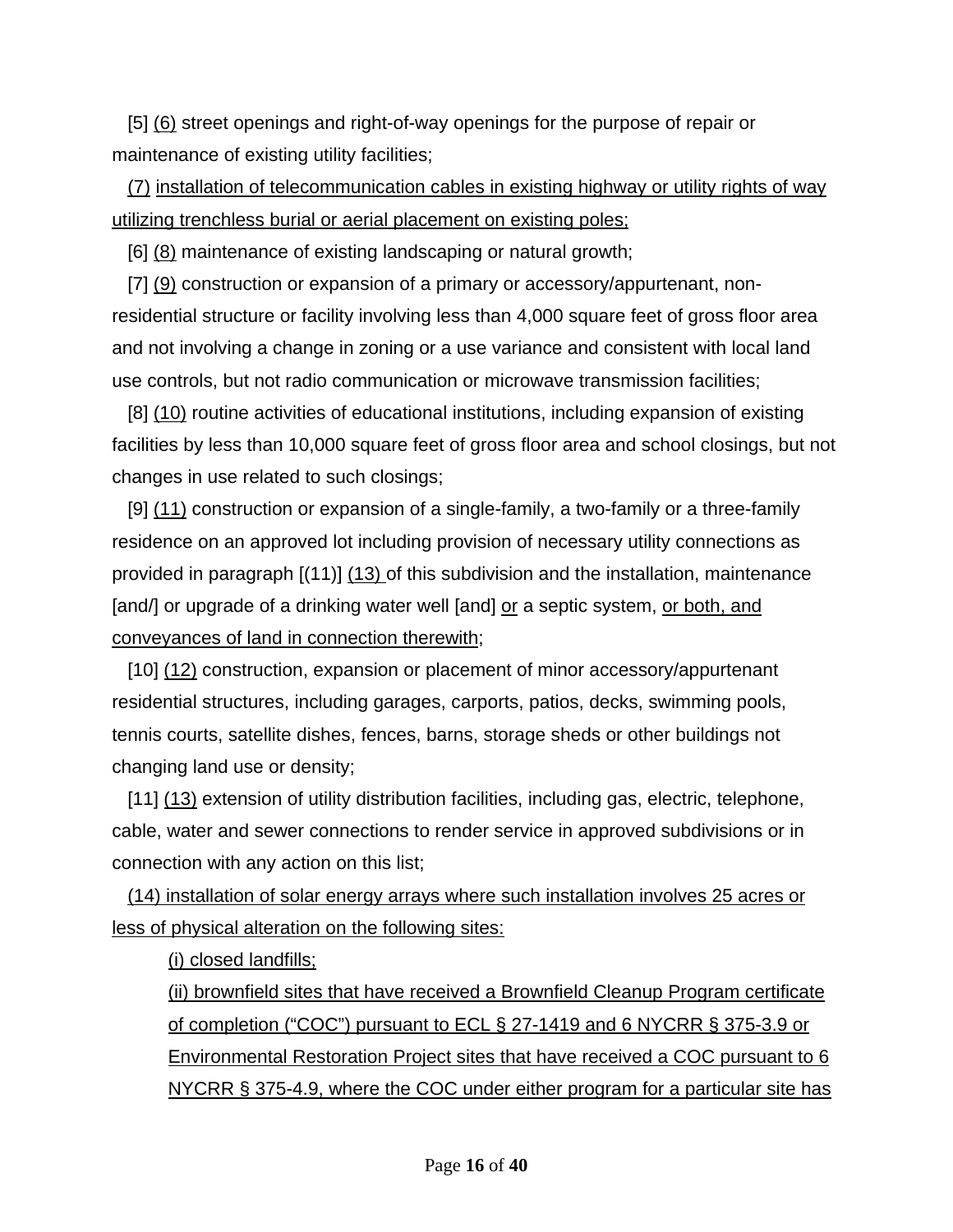an allowable use of commercial or industrial, provided that the change of use requirements in 6 NYCRR § 375-1.11(d) are complied with;

(iii) sites that have received an inactive hazardous waste disposal site full liability release or a COC pursuant to 6 NYCRR § 375-2.9, where the Department has determined an allowable use for a particular site is commercial or industrial, provided that the change of use requirements in 6 NYCRR § 375-1.11(d) are

complied with;

(iv) currently disturbed areas at publicly-owned wastewater treatment facilities; (v) currently disturbed areas at sites zoned for industrial use; and

(vi) parking lots or parking garages;

 (15) installation of solar energy arrays on an existing structure provided the structure is not:

(i) listed on the National or State Register of Historic Places;

(ii) located within a district listed in the National or State Register of Historic Places;

(iii) been determined by the Commissioner of the Office of Parks, Recreation and Historic Preservation to be eligible for listing on the State Register of Historic Places pursuant to sections 14.07 or 14.09 of the Parks, Recreation and Historic Preservation Law; or

(iv) within a district that has been determined by the Commissioner of the Office of Parks, Recreation and Historic Preservation to be eligible for listing on the State Register of Historic Places pursuant to sections 14.07 or 14.09 of the Parks, Recreation and Historic Preservation Law;

[12] (16) granting of individual setback and lot line variances and adjustments;

 [13] (17) granting of an area variance[s] for a single-family, two-family or three-family residence;

 (18) reuse of a residential or commercial structure, or of a structure containing mixed residential and commercial uses, where the residential or commercial use is a permitted use under the applicable zoning law or ordinance, including permitted by special use permit, and the action does not meet or exceeds any of the thresholds in section 617.4 of this Part;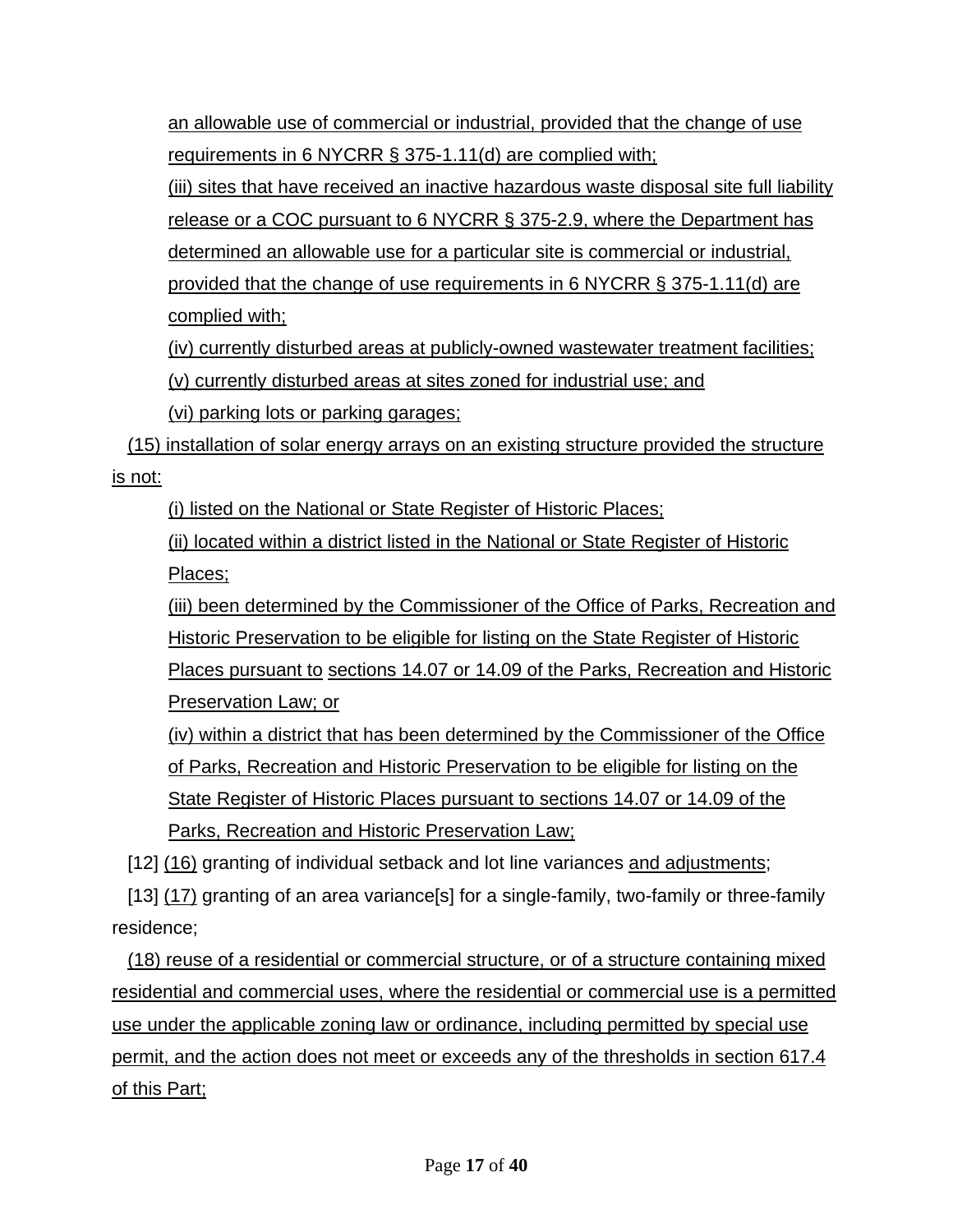(19) the recommendations of a county or regional planning board or agency pursuant to General Municipal Law sections 239-m or 239-n;

[14] (20) public or private best forest management ([silvicultural] silviculture) practices on less than 10 acres of land, but not including waste disposal, land clearing not directly related to forest management, clear-cutting or the application of herbicides or pesticides;

 [15] (21) minor temporary uses of land having negligible or no permanent impact on the environment;

[16] (22) installation of traffic control devices on existing streets, roads and highways;

[17] (23) mapping of existing roads, streets, highways, natural resources, land uses and ownership patterns;

 [18] (24) information collection including basic data collection and research, water quality and pollution studies, traffic counts, engineering studies, surveys, subsurface investigations and soils studies that do not commit the agency to undertake, fund or approve any Type I or Unlisted action;

[19] (25) official acts of a ministerial nature involving no exercise of discretion, including building permits and historic preservation permits where issuance is predicated solely on the applicant's compliance or noncompliance with the relevant local building or preservation code(s);

[20] (26) routine or continuing agency administration and management, not including new programs or major reordering of priorities that may affect the environment;

[21] (27) conducting concurrent environmental, engineering, economic, feasibility and other studies and preliminary planning and budgetary processes necessary to the formulation of a proposal for action, provided those activities do not commit the agency to commence, engage in or approve such action;

[22] (28) collective bargaining activities;

 [23] (29) investments by or on behalf of agencies or pension or retirement systems, or refinancing existing debt;

[24] (30) inspections and licensing activities relating to the qualifications of individuals or businesses to engage in their business or profession;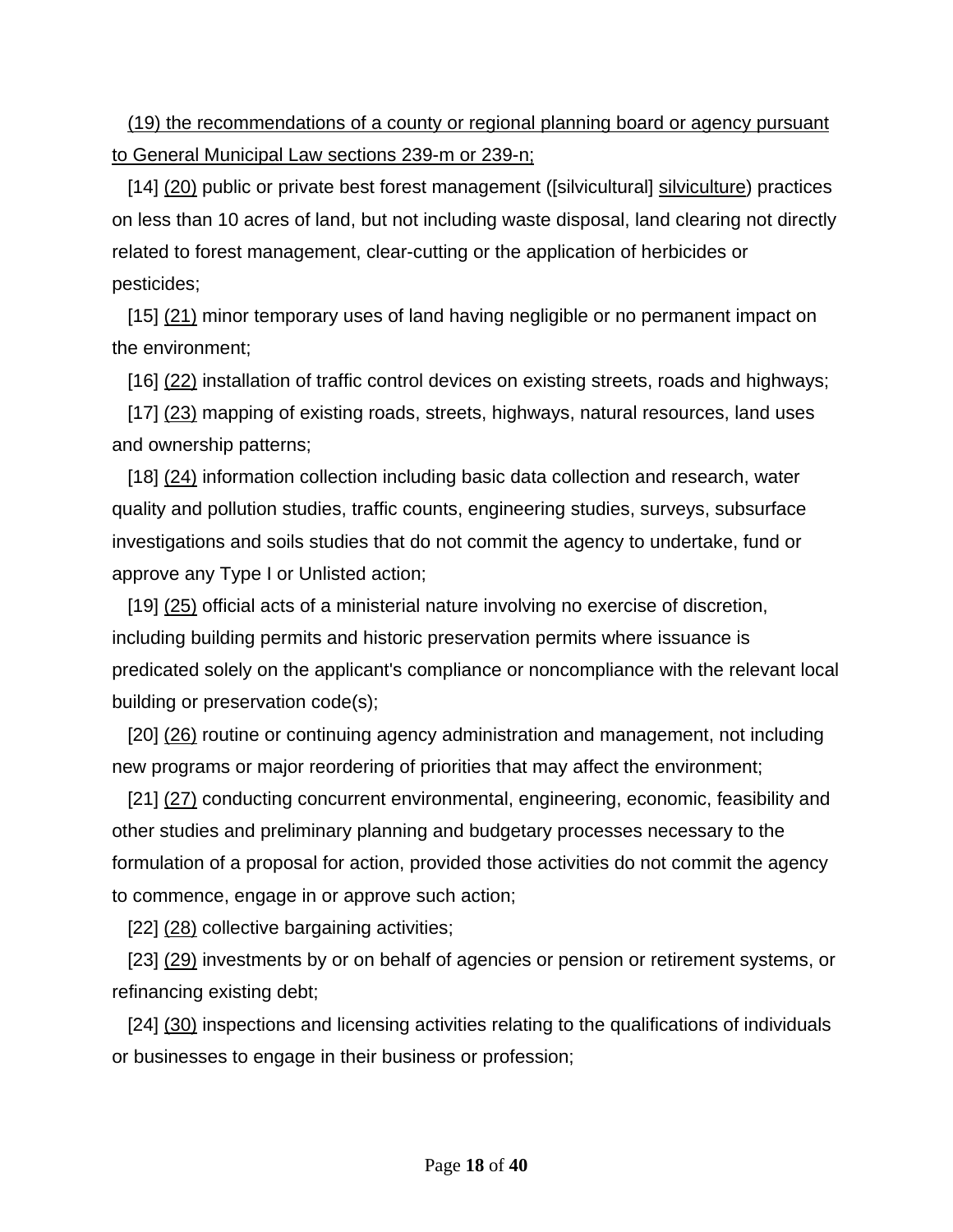[25] (31) purchase or sale of furnishings, equipment or supplies, including surplus government property, other than the following: land, radioactive material, pesticides, herbicides, or other hazardous materials;

 [26] (32) license, lease and permit renewals, or transfers of ownership thereof, where there will be no material change in permit conditions or the scope of permitted activities;

 [27] (33) adoption of regulations, policies, procedures and local legislative decisions in connection with any action on this list;

[28] (34) engaging in review of any part of an application to determine compliance with technical requirements, provided that no such determination entitles or permits the project sponsor to commence the action unless and until all requirements of this Part have been fulfilled;

 [29] (35) civil or criminal enforcement proceedings, whether administrative or judicial, including a particular course of action specifically required to be undertaken pursuant to a judgment or order, or the exercise of prosecutorial discretion;

[30] (36) adoption of a moratorium on land development or construction;

[31 interpreting] (37) interpretation of an existing code, rule or regulation;

[32] (38) designation of local landmarks or their inclusion within historic districts;

 (39) an agency's acquisition and dedication of 25 acres or less of land for parkland, or dedication of land for parkland that was previously acquired, or acquisition of a conservation easement;

 (40) sale and conveyance of real property by public auction pursuant to article 11 of the Real Property Tax Law;

 (41) construction and operation of an anaerobic digester, within currently disturbed areas at an operating publicly-owned landfill, provided the digester has a feedstock capacity of less than 150 wet tons per day, and only produces Class A digestate (as defined in 6 NYCRR § 361-3.7) that can be beneficially used or biogas to generate electricity or to make vehicle fuel, or both;

[33] (42) emergency actions that are immediately necessary on a limited and temporary basis for the protection or preservation of life, health, property or natural resources, provided that such actions are directly related to the emergency and are performed to cause the least change or disturbance, practicable under the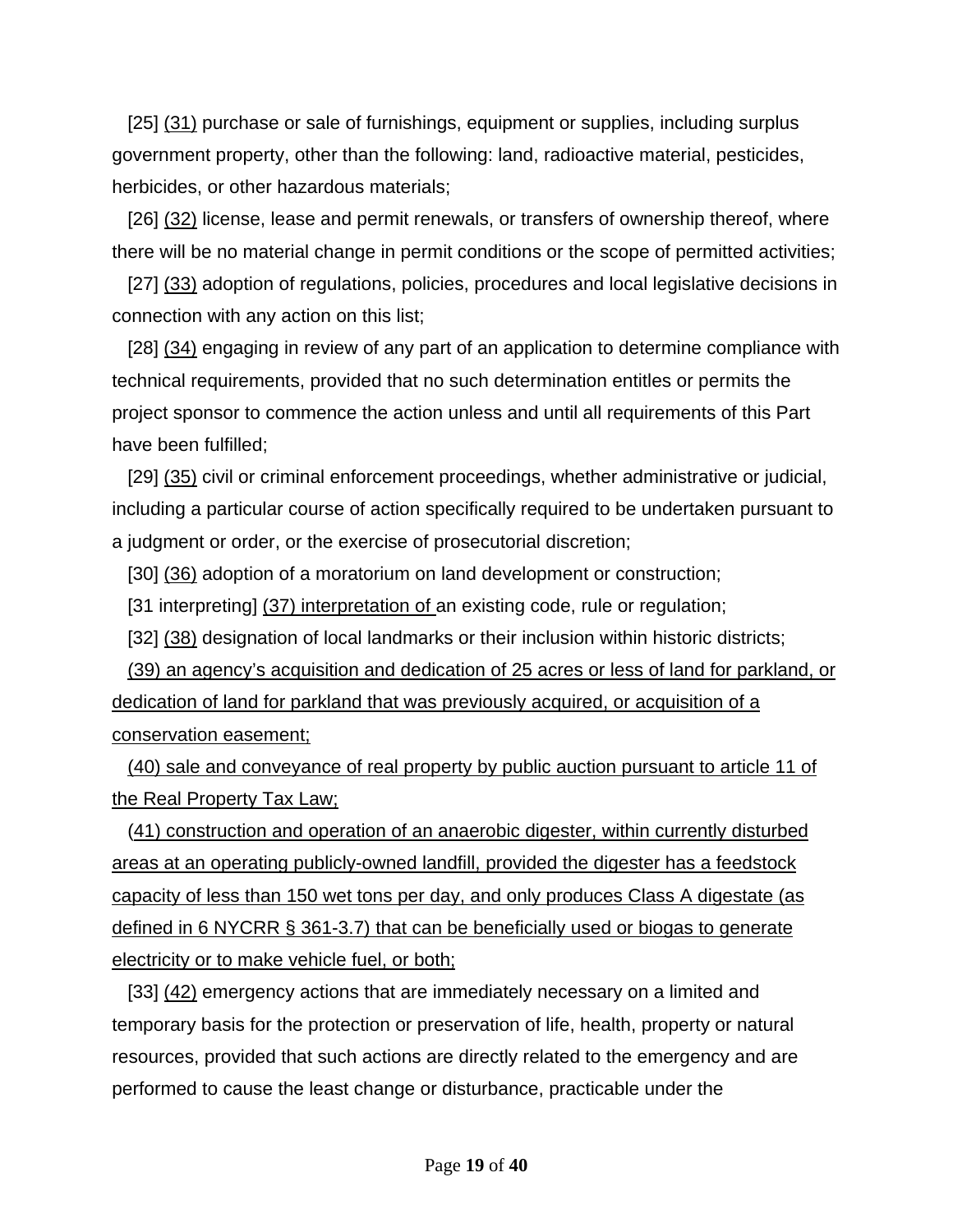circumstances, to the environment. Any decision to fund, approve or directly undertake other activities after the emergency has expired is fully subject to the review procedures of this Part;

[34] (43) actions undertaken, funded or approved prior to the effective dates set forth in SEQR (see chapters 228 of the Laws of 1976, 253 of the Laws of 1977 and 460 of the Laws of 1978), except in the case of an action where it is still practicable either to modify the action in such a way as to mitigate potentially adverse environmental impacts, or to choose a feasible or less environmentally damaging alternative, the commissioner may, at the request of any person, or on his own motion, require the preparation of an environmental impact statement; or, in the case of an action where the responsible agency proposed a modification of the action and the modification may result in a significant adverse impact on the environment, an environmental impact statement must be prepared with respect to such modification;

 [35] (44) actions requiring a certificate of environmental compatibility and public need under articles VII, VIII, [or] X or 10 of the Public Service Law and the consideration of, granting or denial of any such certificate;

[36] (45) actions subject to the class A or class B regional project jurisdiction of the Adirondack Park Agency or a local government pursuant to sections 807, 808 and 809 of the Executive Law, except class B regional projects subject to review by local government pursuant to section 807 of the Executive Law located within the Lake George Park as defined by subdivision one of section 43-0103 of the Environmental Conservation Law; and

[37] (46) actions of the Legislature and the Governor of the State of New York or of any court, but not actions of local legislative bodies except those local legislative decisions such as rezoning where the local legislative body determines the action will not be entertained.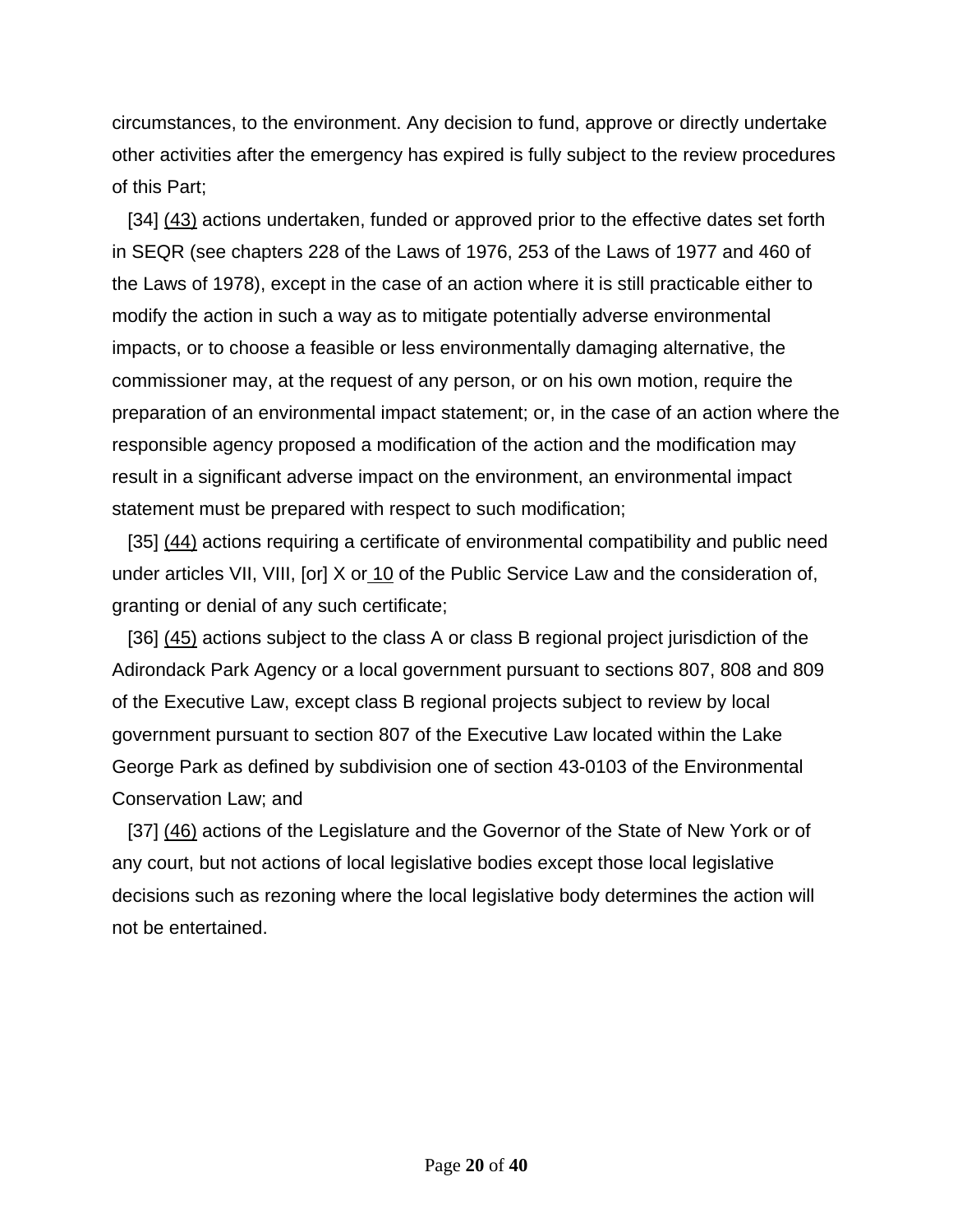# Appendix

|                        | Summary or Gridinges to the SEQN Negulations                                                                                                                                                                                                                                                                                                                                                                                                                                                                                                                                                                                                                                                                                                                                                                                                                                                                                                   |
|------------------------|------------------------------------------------------------------------------------------------------------------------------------------------------------------------------------------------------------------------------------------------------------------------------------------------------------------------------------------------------------------------------------------------------------------------------------------------------------------------------------------------------------------------------------------------------------------------------------------------------------------------------------------------------------------------------------------------------------------------------------------------------------------------------------------------------------------------------------------------------------------------------------------------------------------------------------------------|
| 617.2 - Definitions    | A new definition was added for the term<br>"green infrastructure" and non-substantial or<br>conforming changes have been made to six<br>existing definitions ("critical environmental<br>area," "environmental assessment form,"<br>"environmental notice bulletin," "positive<br>declaration," "scoping," and "Type II action").                                                                                                                                                                                                                                                                                                                                                                                                                                                                                                                                                                                                              |
| 617.4 - Type I List    | 617.4 (b) (5) (iii), (iv) & (v) – modified this<br>item to lower the numeric threshold for<br>number of new residential units that would<br>trigger a Type I classification.<br>617.4 (b) (6) (iii) & (iv) – added a new<br>numeric category threshold for smaller<br>communities and modifies the existing<br>threshold for parking that triggers a Type I<br>classification.<br>$617.4$ (b) (9) – creates a threshold for when<br>an action that is located wholly or partially<br>within or substantially contiguous to a<br>National Register listed historic site becomes<br>a Type I action and adds properties<br>determined to be eligible for inclusion on the<br>State Register of Historic Sites to the Type I<br>list.                                                                                                                                                                                                             |
| $617.5 - Type II List$ | 617.5 (C) (2) – modified to include upgrading<br>an existing building to meet energy codes.<br>617.5 (C) (3) – adds a new express Type II<br>item for retrofit of an existing structure to<br>incorporate green infrastructure.<br>617.5 (C) $(7)$ – adds a new express Type II<br>item for installation of telecommunications<br>cables in existing highway or utility rights of<br>way.<br>617.5 (C) (11) [formerly $9$ ] – construction or<br>expansion of a single-family, a two-family or a<br>three-family residence - modified to include<br>the conveyances of land in connection<br>therewith.<br>617.5 (C) (14) & (15) - added a new express<br>Type II item for installation of up to 25 acres<br>of solar energy arrays on a closed landfill,<br>environmental remediation sites (brownfields,<br>environmental restoration project, and<br>inactive hazardous waste sites), currently<br>disturbed areas at publicly-owned WWTFs, |

### Summary of Changes to the SEQR Regulations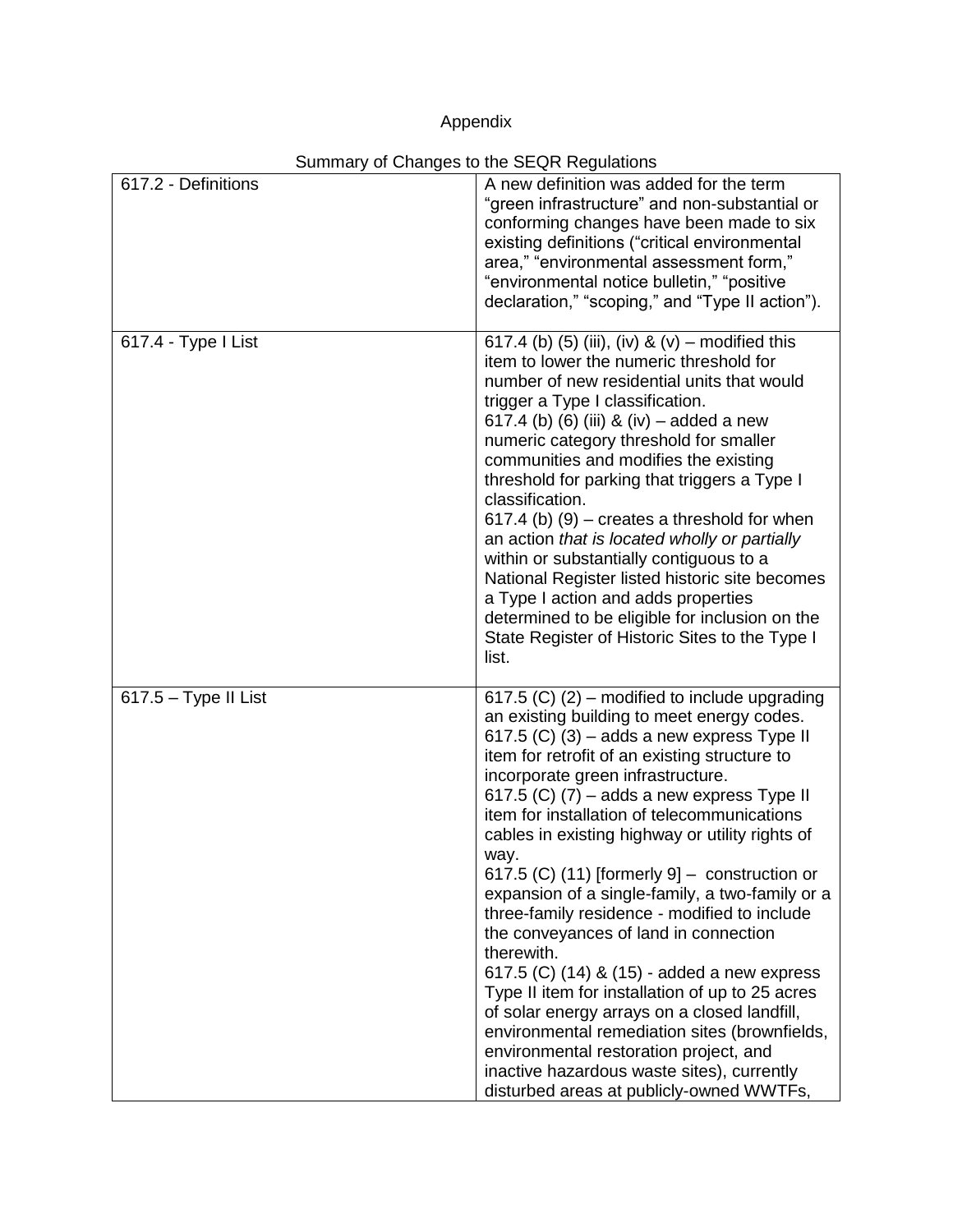|                                                                   | industrial use, and parking lots/garages.<br>Installation of solar arrays on certain existing                                                                |
|-------------------------------------------------------------------|--------------------------------------------------------------------------------------------------------------------------------------------------------------|
|                                                                   | buildings.                                                                                                                                                   |
|                                                                   | 617.5 (C) (16) [formerly 12] - Existing Type II<br>for granting of individual setback and lot line<br>variances modified to include lot line<br>adjustments. |
|                                                                   | 617.5 (C) (18) - added a new express Type II<br>category for reuse of a residential or<br>commercial structure, or of a structure                            |
|                                                                   | containing mixed residential and commercial<br>uses.                                                                                                         |
|                                                                   | 617.5 (C) (19) - added a new express Type II<br>category for recommendations of a county or                                                                  |
|                                                                   | regional planning board or agency pursuant<br>to General Municipal Law sections 239-m or<br>239-n.                                                           |
|                                                                   | 617.5 (C) (39) - added a new express Type II<br>category for an agency's acquisition and<br>dedication of 25 acres or less of land for                       |
|                                                                   | parkland, or dedication of land for parkland<br>that was previously acquired, or acquisition of                                                              |
|                                                                   | a conservation easement.<br>617.5 (C) (40) - added a new express Type II                                                                                     |
|                                                                   | category for sale and conveyance of real                                                                                                                     |
|                                                                   | property by public auction.<br>617.5 (C) (41) - added a new express Type II                                                                                  |
|                                                                   | category for construction and operation of an                                                                                                                |
|                                                                   | anaerobic digester, within currently disturbed<br>areas at an operating municipal solid waste                                                                |
|                                                                   | landfill.                                                                                                                                                    |
| 617.6 - Initial Review of Actions and<br>Establishing lead agency | Removed the language that allows the lead<br>agency to waive the requirement for an EAF.                                                                     |
| 617.8 - Scoping                                                   | 617.8 (a) - Modifications were made to make<br>scoping required for all EIS's, except for                                                                    |
|                                                                   | supplements to EIS's which remains optional.                                                                                                                 |
|                                                                   | 617.8 (g) [formerly h] – modified this section<br>to require that the project sponsor must                                                                   |
|                                                                   | incorporate eligible late filed comments on                                                                                                                  |
|                                                                   | the scope into the DEIS or attach them to an                                                                                                                 |
|                                                                   | appendix of the DEIS.                                                                                                                                        |
|                                                                   | Additional non-substantive amendments of a                                                                                                                   |
|                                                                   | procedural nature were also made to other<br>sections of 617.8.                                                                                              |
| 617.9 - Preparation and content of                                | 617.9 (a) Changes to this section tighten the                                                                                                                |
| environmental impact statements                                   | procedures to define when a DEIS is                                                                                                                          |
|                                                                   | adequate for public review.<br>617.9 (b)(5)(iii) $-$ A new clause was added to                                                                               |
|                                                                   | evaluate measures to avoid or reduce an                                                                                                                      |